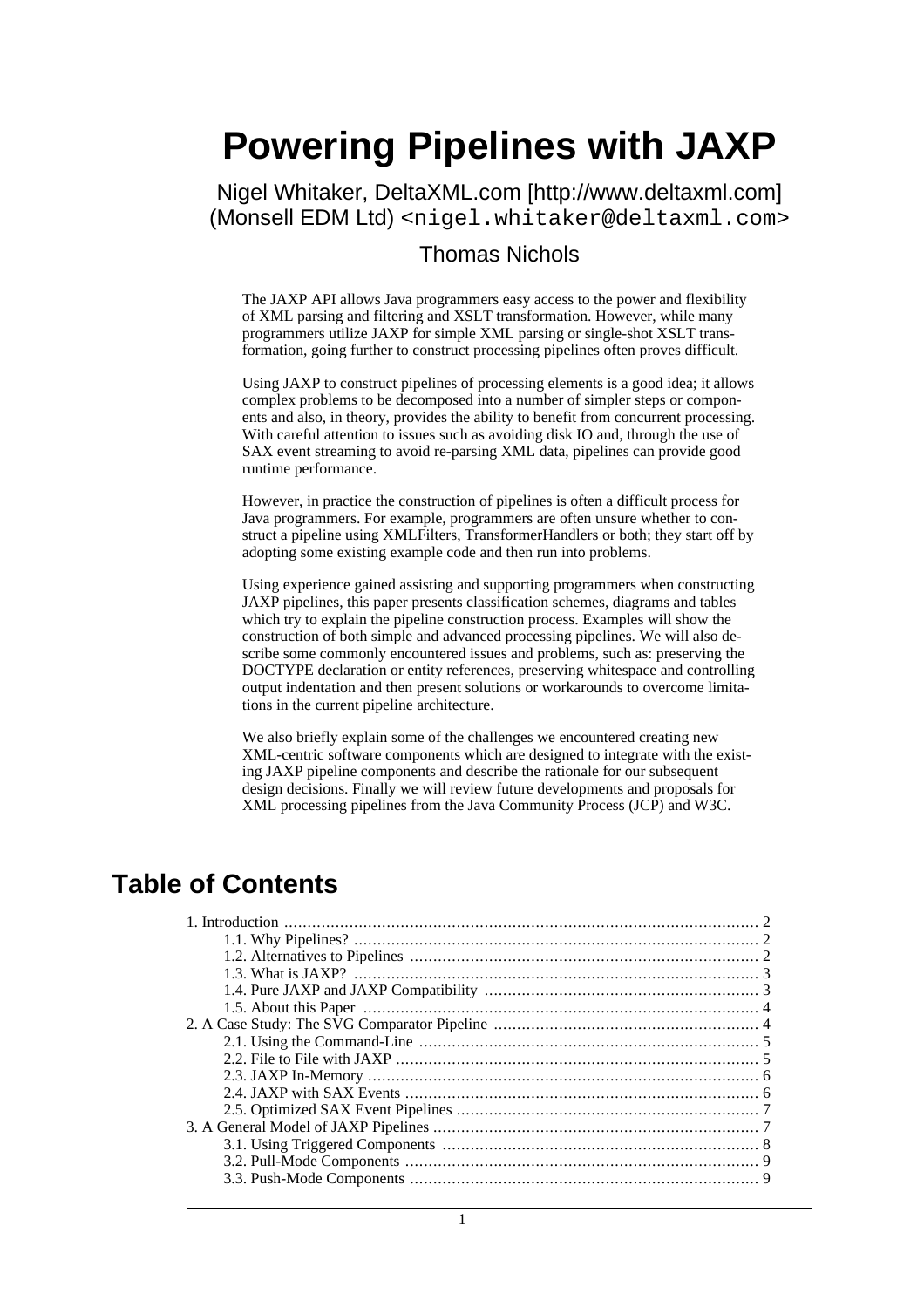## <span id="page-1-0"></span>**1. Introduction**

The Java API for XML Processing (JAXP) [[JAXP\], p](#page-16-0)rovided as part of the J2SE platform allows programmers easy access to XML capabilities and tools. In this paper the benefits of XML processing pipelines, using SAX event communication, are addressed. While this API is powerful, it is also difficult for beginners to start using effectively. In order to aid understanding, we present a general model of SAX event pipelines to clarify some design issues.

### **1.1. Why Pipelines?**

<span id="page-1-1"></span>The pipeline metaphor is one solution to managing the complexity of software development in XML. There are a number of similarities to the pipeline model that was established in UNIX and other operating systems and supported by many programming and scripting languages, including C and Java. The basis of the metaphor is to create simple software components that do fairly simple tasks well and efficiently. These components could be used independently but are also designed to communicate with other similar components in order to construct more complex and sophisticated systems.

The UNIX pipeline metaphor works by linking the stdout and stdin (to use C terminology; it is System.out and System.in in Java) of successive components together. In an XML pipeline a more optimal form of communication is in terms of SAX events. One component generates the SAX events, whilst another reads them by being a ContentHandler.

Constructing these types of pipeline provide a number of benefits to developers and software users:

- Reusable off-the-shelf pipeline components may already exist for a number of sub-tasks, saving development time.
- Smaller, simpler components tend to have simpler interfaces easing testing and reuse.
- Components may be easier to develop in multi-programmer teams as the pipeline enforces clean and simple interfaces between components.
- <span id="page-1-2"></span>• Code can run faster on multi-processor systems using concurrency.

### **1.2. Alternatives to Pipelines**

While pipelines are often suitable for a number of tasks, there are occasions when developers or managers may find alternative approaches more attractive. There are costs associated with the pipeline metaphor; the intercommunication between components may require more CPU time and/ or memory than designing a single special-purpose, dedicated component. There may also be architectural reasons for preferring a non-pipelined style of development. Two possibilities include: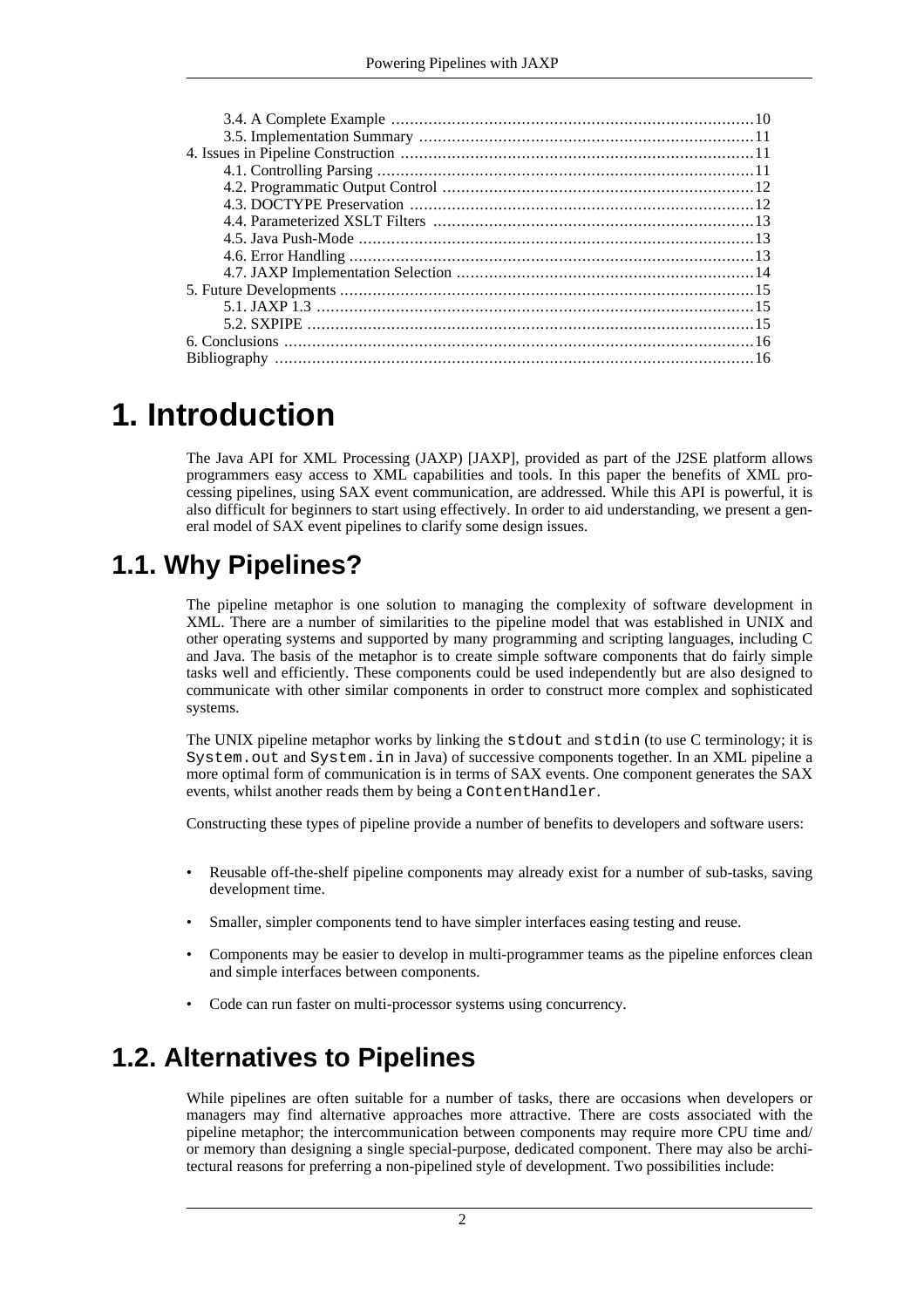- XSLT has internal mechanisms for reuse such as  $xsl:import$  and  $xsl:include$ . It is also possible to perform multi-pass XSLT transformation, perhaps using modes and temporary result trees. For certain kinds of processing the use of a single XSLT transformation rather than several pipelined steps may be preferred.
- <span id="page-2-0"></span>It is also possible to perform a number of processing steps on a mutable in-memory tree representation such as W3C DOM or a similar representation with Java or database underpinnings.

### **1.3. What is JAXP?**

JAXP is designed to facilitate the use of XML on the Java platform. It allows applications to parse and transform XML in a manner which is independent of particular parser or transformer implementations and also allows easy run-time switching between implementations. The JAXP API incorporates a number of existing APIs and technologies, which can be used independently and possibly with other languages and platforms, these include:

- The Transformation API for XML (TrAX) [\[TrAX\]](#page-16-1)
- The Simple API for XML (SAX) [\[SAX\]](#page-16-2)
- The W3C Document Object Model (DOM) [\[DOM\]](#page-15-2)

Various JAXP versions have been standardized using the Java Community Process (JCP). Java Specification Request (JSR) 63 developed JAXP version 1.2 which is included in J2SE version 1.4. It is also possible to use JAXP with earlier versions of Java using a number of *add-on* jar files. JSR 206 is being used to develop JAXP version 1.3 which is planned for inclusion in the next major J2SE release. Some aspects of JAXP version 1.3 are discussed in [Section 5.1, "JAXP 1.3"](#page-14-1).

There are a number of systems that use the pipeline metaphor to link XML components which are not specifically JAXP. These include Apache Cocoon [C[OCOON\], Ap](#page-15-3)ache Jelly [JEL[LY\] and](#page-16-3) STnG [\[STnG\].](#page-16-4) These systems sometimes use pipelines for specific purposes (delivering web content in a servlet context in the case of Cocoon) or as parts of larger systems. In this paper we will concentrate on JAXP as it is a general purpose, yet fairly simple API, available to most Java users.

### **1.4. Pure JAXP and JAXP Compatibility**

<span id="page-2-1"></span>The JAXP API defines a number of standard pipeline components including Parsers and XSLT transformers/filters. There is also an extensible filter class (XMLFilterImpl) which allows Java programmers to create custom filters easily.

A number of third party components are also *JAXP compatible* and have been designed to operate as pipeline components. These components ensure compatibility by using JAXP classes, such as SAX-Source or StreamResult as method arguments, or by extending JAXP classes such as XML-Filter or ContentHandler. Some of these components include:

- The DeltaXML Comparator [[DXCORE\] i](#page-15-4)s a component which takes two XML trees (JAXP Source objects) as input and produces a *delta file*, which describes their differences, as a JAXP Result object .
- The DeltaXML Synchronizer [\[DXSYNC\]](#page-16-5) takes three JAXP Source objects, the initial version of the XML tree and two edit trees. The Result object which is produced merges any independent changes made in the two edits and also highlights any conflicts.
- STX [\[STX\]](#page-16-6) is an XSLT-like transformation language which avoids the storage of an in memory input tree used in many XSLT implementations. Like XSLT Transformers, it uses the JAXP Source and Result objects.
- The Apache XML Serializer [\[APSER\]](#page-15-5) is a component which reads a SAX event stream and pro-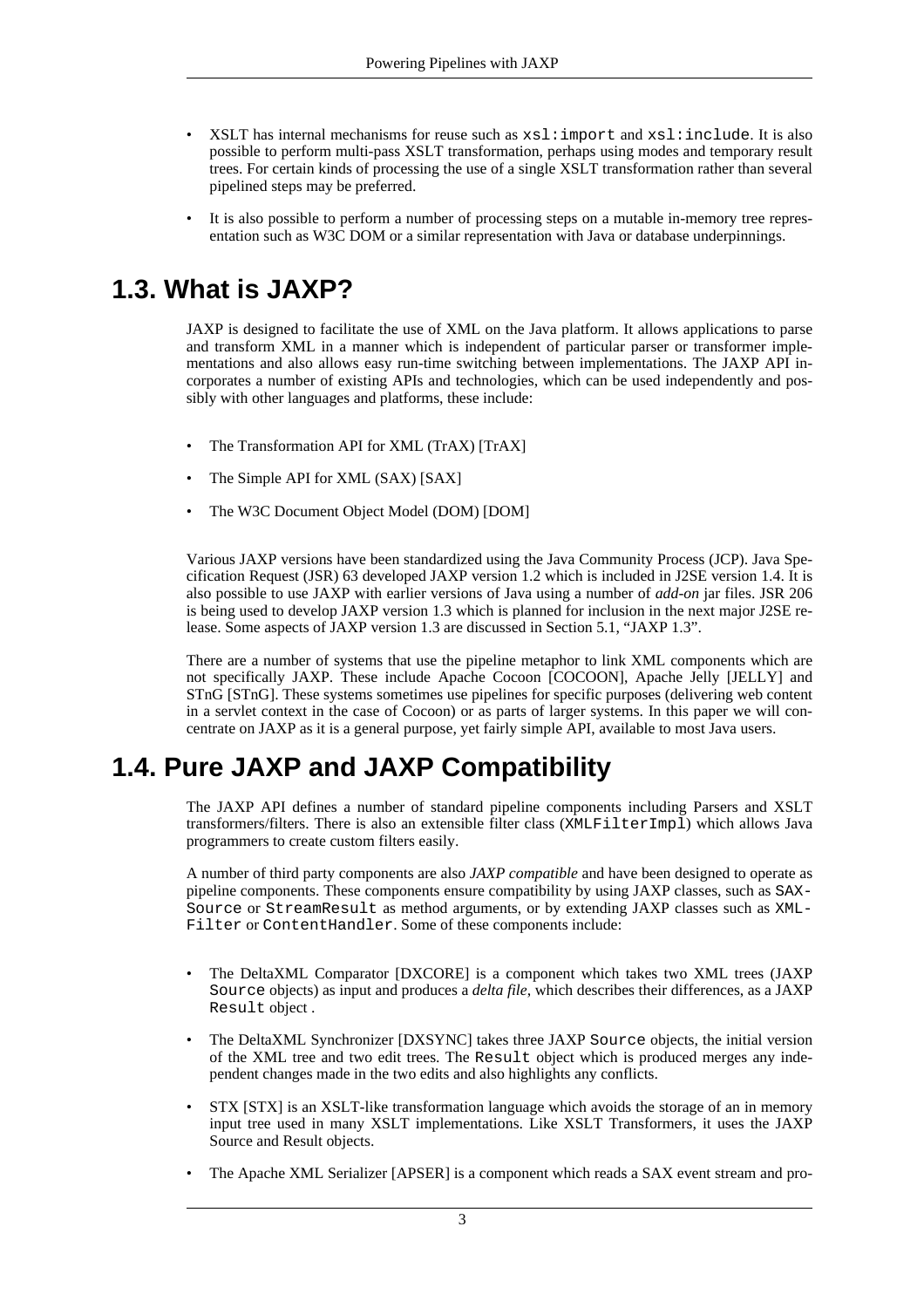duces a textual XML file. It is typically used as the last element in a pipeline. It is JAXP compatible in that it implements the XMLReader and ContentHandler interfaces.

<span id="page-3-0"></span>• The XInclude [\[XINC\]](#page-16-7) Engine from Elliotte Rusty Harold includes an XIncludeFilter class which can be used as a pipeline component as it implements the JAXP XMLFilter class.

### **1.5. About this Paper**

We have aimed the content of this paper towards programmers who are familiar with both Java and XML. The constraints imposed by print reproduction such as limiting column widths and the overall length have meant that we have had to shorten many of the code examples. We have neglected import statements and exception handling to save space and the indentation style is not ideal. In several places we have used ellipses "..." to indicate where code has been removed.

<span id="page-3-1"></span>Complete code examples for a number of pipeline configurations together with sample test data and Ant scripts for compilation and running are available as part of the DeltaXML Pipeline Tutorial, available from [http://www.deltaxml.com/pipelines/.](http://www.deltaxml.com/pipelines/)

## **2. A Case Study: The SVG Comparator Pipeline**

To demonstrate and introduce pipeline architectures we will use a system that we have constructed in the past. Our goal was to find a better way of displaying changes to SVG files. The use of animation was proposed and a pipeline was needed to generate this animated SVG.

The DeltaXML Comparator is a pipeline component which compares two XML trees and produces a third XML tree, the delta file, which describes the differences between the two inputs<sup>1</sup>. The core comparison engine is designed to be simple, and rather than add complexity to the core with new features and options we have chosen to provide these in terms of pipeline components. The following lists the requirements for an SVG comparison system that are added to the comparison engine using pipeline components:

1. The comparison engine is not restricted to either document-orientated or data-oriented XML and as such will only disregard whitespace which, through the presence of a DTD or schema, is classified by a SAX parser as *ignoreableWhitespace*. Some SVG instance files lack a suitable DOCTYPE to provide a DTD or perhaps the DTD is unavailable at the specified URL. When comparing two SVG files, indentation whitespace is not significant for identifying "graphical differences". One solution to this problem is to remove any unnecessary indentation whitespace, using a filter prior to comparing the data. This filter could be as simple as an XSLT identity transform, plus the use of  $\langle x \sinh^{-1} x \sinh^{-1} x \rangle = \text{d}x$  and  $\sinh^{-1} x$  or it could be coded in Java (see [Section 2.5, "Optimized SAX Event Pipelines"](#page-6-0)).

This space-stripping, or space-normalizing, transform is not specific to SVG and can be used for different forms of data-oriented XML. Indeed for the SVG pipeline it was an existing offthe-shelf component that was simply reused.

2. The comparison engine by default treats all XML elements as ordered lists of child PCDATA and sub-elements. The engine also has the capability to treat the children of an element as an unordered *bag*. The selection of this orderless algorithm could have been implemented in a number of ways, such as having the comparator understand augmented schemas, to identify orderless elements. Another approach we could have taken would have been to use command line arguments to the comparator, specifying XPaths of elements which are to be considered orderless. Instead we have settled on using the component-oriented approach where the presence of a simple attribute, deltaxml:ordered="false", in the input tree makes the comparison engine use the orderless algorithm for the children of that element. The addition of these attributes is achieved using a simple XSLT filter on the SVG data which is written with an understanding of the ordered or orderless nature of the various SVG elements.

1 Please see The DeltaXML website [http://www.deltaxml.com/core] for further details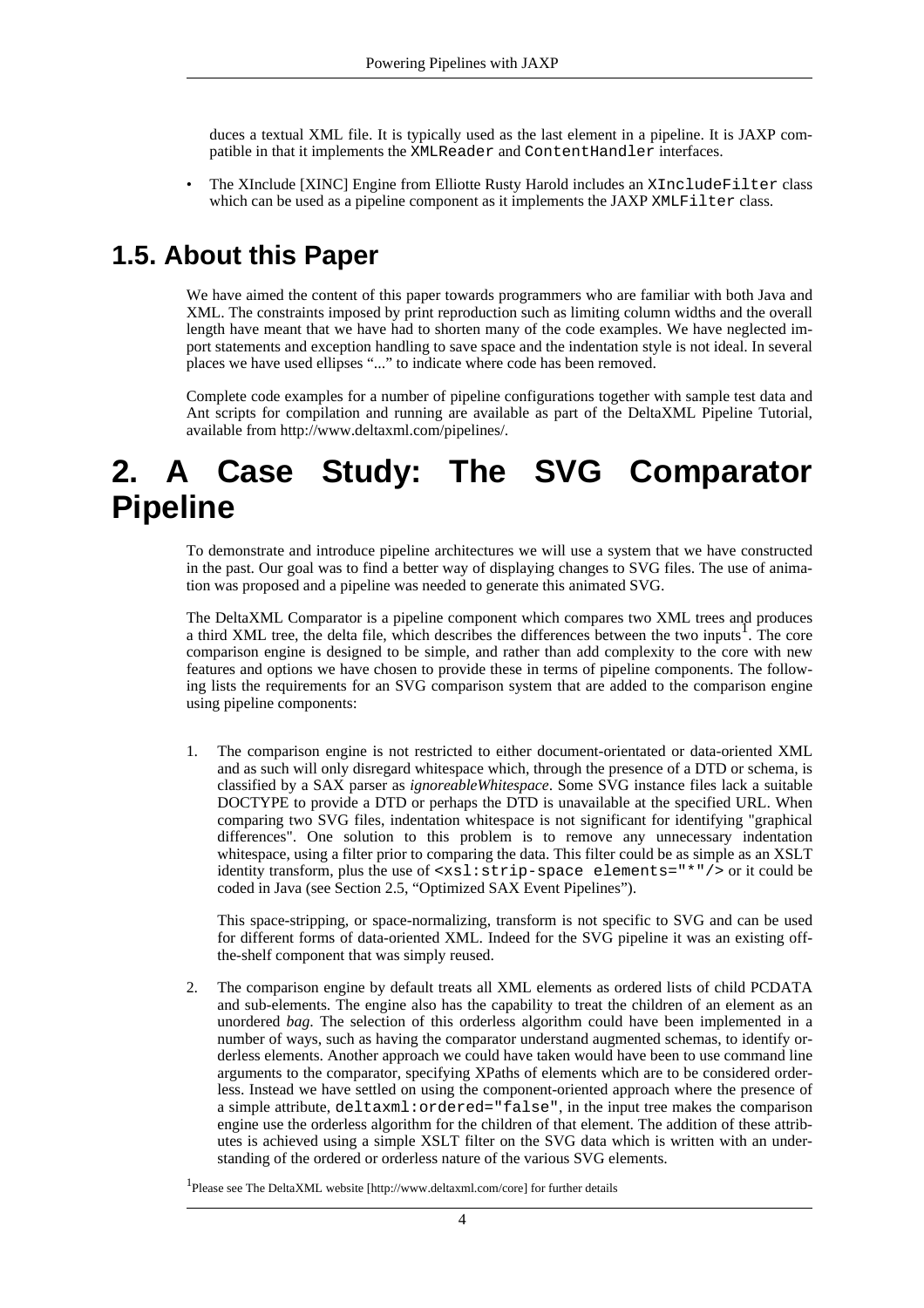This use of data specific filters means that the comparison engine does not need any knowledge of SVG specifically.

3. The final stage of the pipeline is one which processes the delta file and produces animated SVG which shows the differences between the two inputs. A "full context" delta file is essentially an SVG file containing the common parts of both inputs and where differences are present they are represented with DeltaXML delta elements and attributes. The SVG animation filter turns the DeltaXML delta elements and attributes back into plain SVG, but with the differences animated. The use of filters converting DeltaXML comparator-output back into pre-comparison data formats is a technique which we have applied to a number of different XML vocabularies.

Each of the input filters needs to be applied to both input files whilst the output filter is applied once to the delta file, as depicted in [Figure 1, "Case-study pipeline configuration".](#page-4-2)



<span id="page-4-2"></span>**Figure 1. Case-study pipeline configuration**

<span id="page-4-0"></span>We now look at various techniques which can be used to implement the requirements described above.

### **2.1. Using the Command-Line**

We can use shell scripts or batch files to record a sequence of commands which would typically be typed at the shell prompt. For example<sup>2</sup>:

```
#! /bin/sh
SAXON="java -jar /usr/local/saxon6_5_3/saxon.jar"
COMPARE="java -jar /usr/local/DeltaXMLAPI-2_8_2/command.jar"
$SAXON norm.xsl f1.svg > f1n.svg
$SAXON norm.xsl f2.svg > f2n.svg
$SAXON svgord.xsl f1n.svg > f1o.svg
$SAXON svgord.xsl f2n.svg > f2o.svg
$COMPARE compare-raw f1o.svg f2o.svg f12.svg
$SAXON svgann.xsl f12.svg > f12ann.svg
```
<span id="page-4-1"></span>Producing such a script requires minimal programming skills and is easy to develop and prototype. Also, the intermediate files can be examined on disk, aiding debugging. However it is hard to work in an implementation-independent manner<sup>3</sup>. For example should the XSLT processor be changed to Xalan-J, command line argument orders and flags would need to be changed.

### **2.2. File to File with JAXP**

When using JDK 1.4 we can make use of the built-in JAXP implementations and not have to worry

 $2$ These examples have been simplified, more realistic code would provide error/exception handling and would also used parameterized, rather than hardwired, filenames <sup>3</sup>Apache Ant provides processor independence and a number of other advantages over shell/batch scripts or Makefiles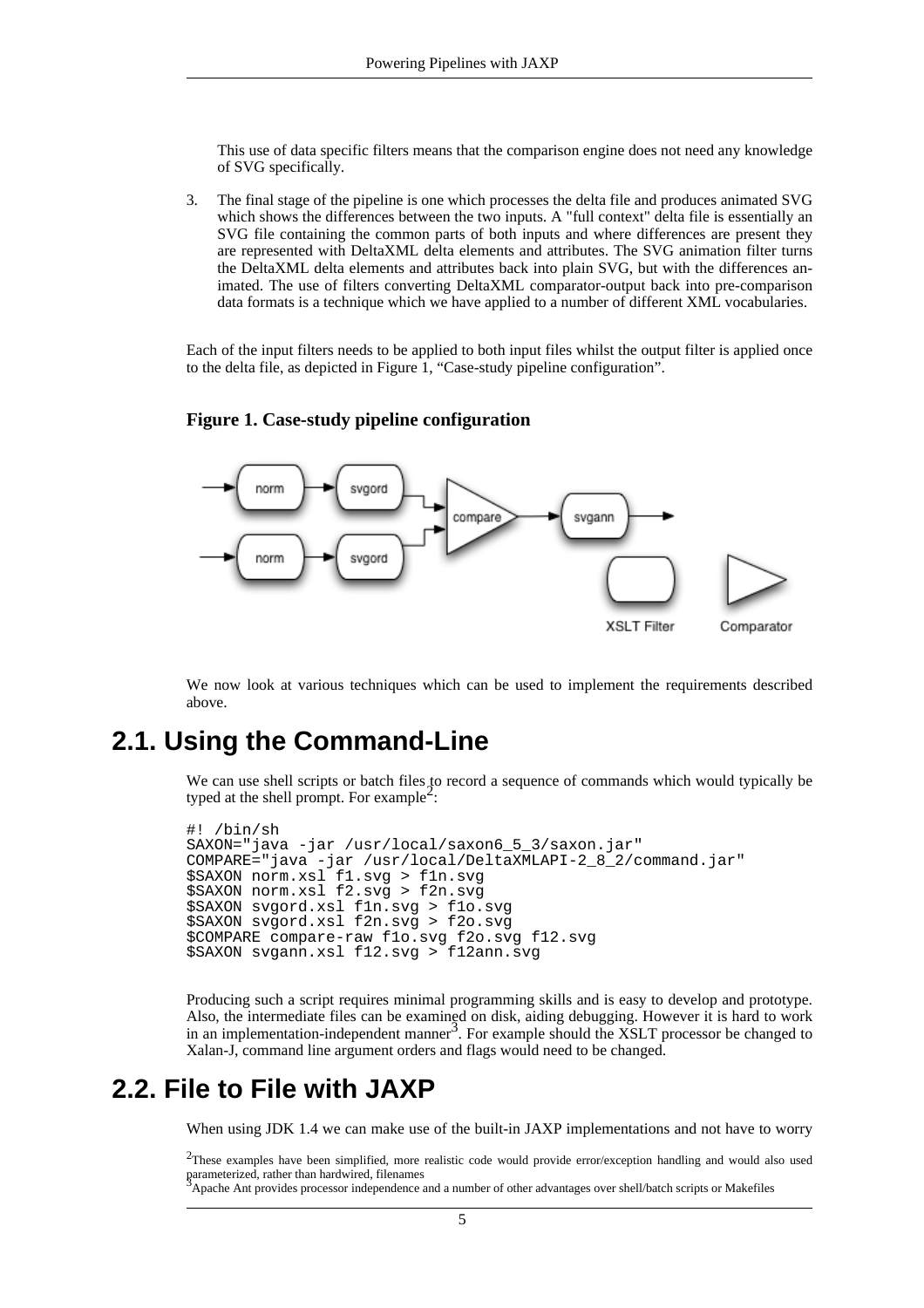about which processor is used, nor where its jar file is located in our file system, nor how to specify its parameters. For example<sup>2</sup>:

```
TransformerFactory tf= TransformerFactory.newInstance();
Transformer norm= tf.newTransformer(new StreamSource("norm.xsl"));
norm.transform(new StreamSource("f1.svg"),
               new StreamResult("f1n.svg"));
norm.transform(new StreamSource("f2.svg"),
               new StreamResult("f2n.svg"));
...
XMLComparator c;
c= XMLComparatorFactory.newInstance().newXMLComparator();
c.compare(new StreamSource("f1o.svg"),
          new StreamSource("f2o.xvg"),
          new StreamResult("f12.svg"));
...
```
The above code could be compiled and run on a J2SE 1.4 system and use the platform default XSLT processor.

<span id="page-5-0"></span>Although not shown in the above example code, it is also possible to have finer-grain control over any errors or exceptions thrown. For example, it is possible to differentiate between errors present in the XSLT script versus those in the transformer input. Nested exceptions can be also be unrolled to report circumstances such as file access control problems to the user.

### **2.3. JAXP In-Memory**

Instead of using disk files to store the intermediate results, it is also possible to store them in an inmemory buffer. The following code shows how two XSLT transformation stages can communicate in this manner:

```
Transformer norm= stf.newTransformer("norm.xsl");
Transformer svgord= transFact.newTransformer("svgord.xsl");
ByteArrayOutputStream f1pass1= new ByteArrayOutputStream();
norm.transform(new StreamSource("f1.svg"),
               new StreamResult(f1buf));
ByteArrayInputStream f1pass2=
   new ByteArrayInputStream(f1pass1.toByteArray());
svgord.transform(new StreamSource(f1pass2),
                 ...)
```
Reading and writing in-memory buffers is usually faster and more reliable than disk IO. This solution should be faster, as reading and writing in-memory buffers is usually faster than to and from disk. It should also be more reliable as events such as disks becoming full, or failing, cannot occur. However its main drawback is that the intermediate results need to be stored in Java heap memory which increases the overall memory requirements of the system.

### **2.4. JAXP with SAX Events**

<span id="page-5-1"></span>Linking components which produce and consume XML using SAX events is more efficient than using raw XML files as serialization and parsing can be avoided. The following code demonstrates how the components, filters for SVG animation and ordering and XML normalization used in our case study can be linked together $42$ :

```
<sup>4</sup>The details of the JAXP code used here will be explained in more detail later
SAXTransformerFactory stf= ...;
Templates norm, svgord; // precompile xsl for use in 2 filters
norm= stf.newTemplates(new StreamSource("norm.xsl"));
svgord= stf.newTemplates(new StreamSource("svgord.xsl"));
XMLFilter norm1, norm2, svgord1, svgord2;
TransformerHandler svgann;
norm1= stf.newXMLFilter(norm);
norm2= stf.newXMLFilter(norm);
```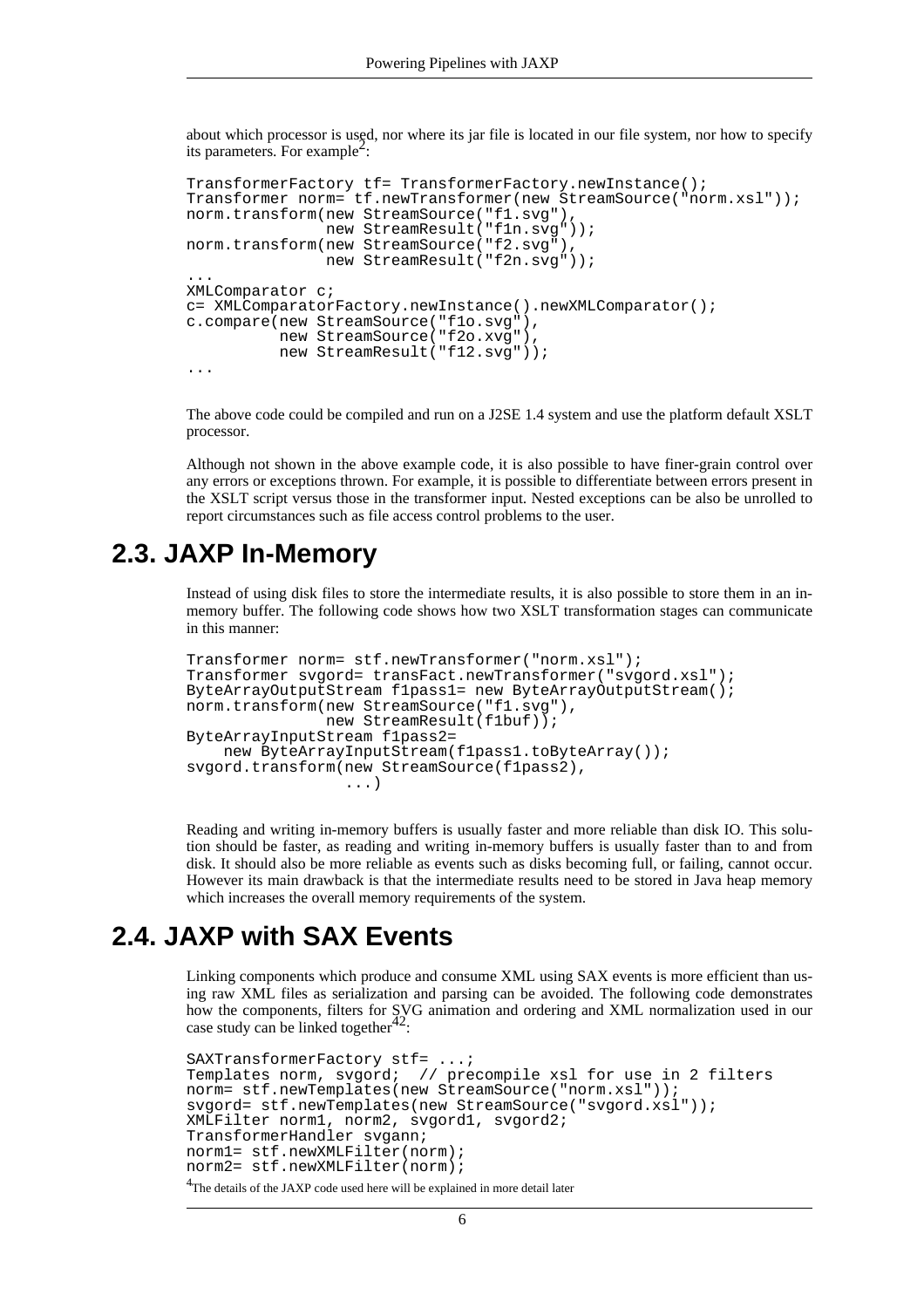```
svgord1= stf.newXMLFilter(svgord);
svgord2= stf.newXMLFilter(svgord);
svgann= stf.newTransformerHandler(new StreamSource("svgann.xsl"));
svgord1.setParent(norm1); // link filters
svgord2.setParent(norm2); // link filters for 2nd input
svgann.setResult(new StreamResult("f12ann.svg"));
c.compare(new SAXSource(svgord1, new InputSource("f1.svg")),
          new SAXSource(svgord2, new InputSource("f2.svg")),
          new SAXResult(svgann));
```
This approach uses SAX events to communicate between the subcomponents. Whilst this code may be more complicated it should be faster (there is no CPU time needed for unnecessary serialization or reparsing of data) and use less memory than the techniques used in the previous section.

The precise memory requirements are determined by the implementations used for the various stages. While the above code may avoid storing the intermediate results as XML files in memory buffers, it is possible that intermediate result trees are still required in memory. Various components such as Xalan-J, Saxon and the DeltaXML Comparator currently use in-memory input tree representations. These are typically read-only data structures optimized for the operations performed by the subcomponent. Some alternative technologies may not need to store the entire input data in memory, for example STX [\[STX\].](#page-16-6) STX is an XSLT like transformation language which is designed for streaming.

### **2.5. Optimized SAX Event Pipelines**

<span id="page-6-0"></span>While the above approaches provide fairly good performance there are some implementation details of XSLT processors, that give problems with memory consumption. We have suggested STX as a possible solution, but another is to go *"under the hood"* and code filters in Java. One technique which can be used for *pull-mode filters*<sup>5</sup> is to code them directly in Java for the best CPU performance and smallest memory footprint. For example consider the norm.xsl filter, this could simply be an XSLT identity transform and a strip-spaces statement. This could however be replaced by the following Java class:

```
class WhitespaceFilter extends XMLFilterImpl {
  public void characters(char[] ch, int start, int length)
        throws SAXException {
        remove intra element whitespace-only nodes
      if (!new String(ch, start, length).trim().equals(""))
        super.characters(ch, start, length);
    }
  }
  public void ignorableWhitespace(char[] ch, int start, int length)
        throws SAXException {
    // ignore if no DTD/schema is specified and not parser stripped
  }
}
```
Similarly the other filters used in this case study could be replaced by Java code for best performance. The cost/benefit of doing so depends on the nature of the filtering being performed (certain uses of XSLT such as: //element are difficult to perform without a complete in-memory tree), the expected input data sizes, the number of times a filter is used, the Java vs XSLT abilities of the development team.

## <span id="page-6-1"></span>**3. A General Model of JAXP Pipelines**

In this section we introduce our general model for JAXP based SAX event pipelines. We are providing this because many of the existing examples have a single focus or theme and thus users do not learn the intricacies of the various techniques which can be used to construct a general pipeline. Existing pipeline examples include:

<sup>5</sup>This term will be defined in Section 3, "A General Model of JAXP Pipelines"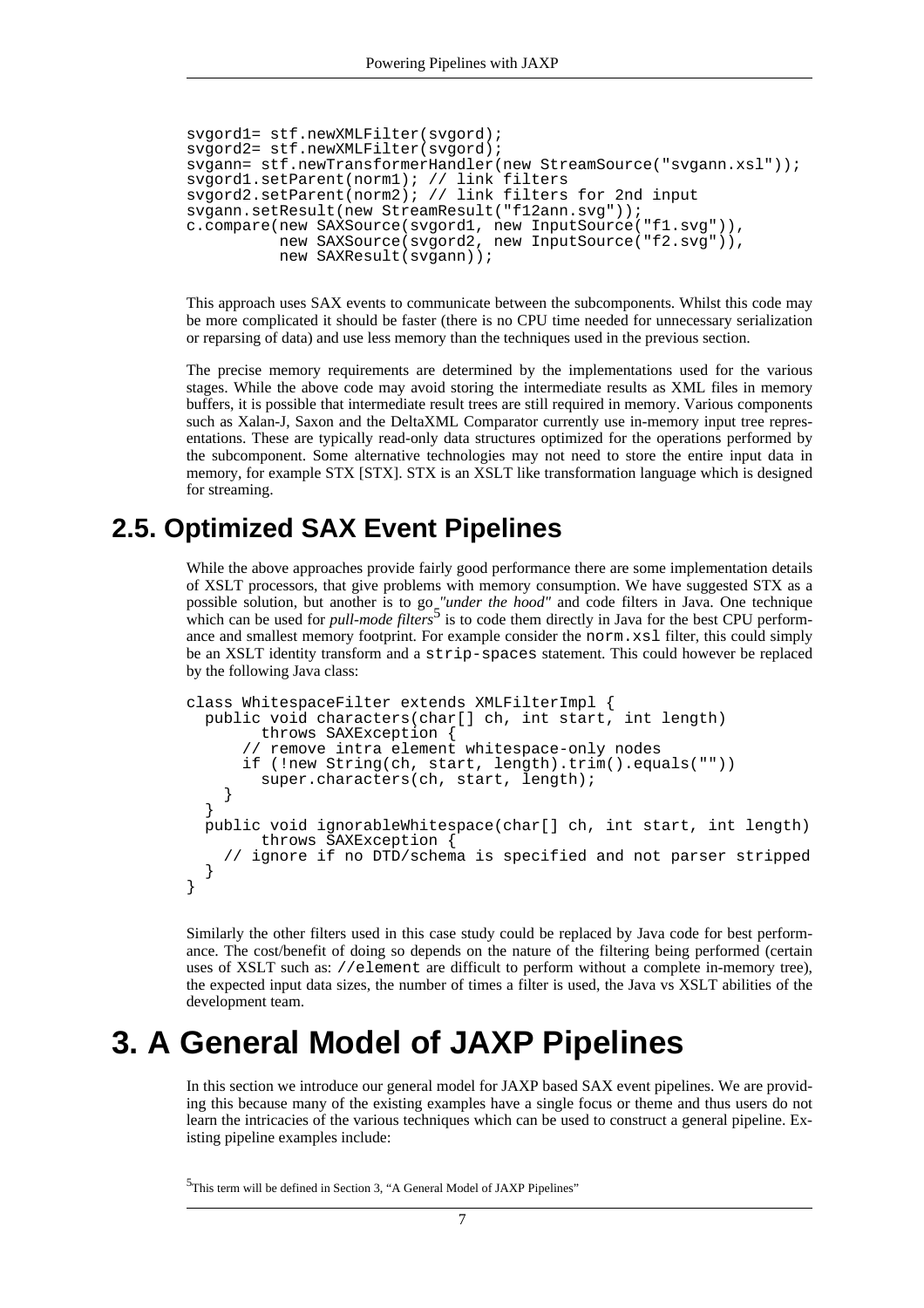- Pipe.java from the Xalan-J samples uses TransformerHandler
- UseXMLFilters.java from the Xalan-J samples uses XMLFilter
- exampleXMLFilterChain from Saxon's TraxExamples.java uses XMLFilter
- Concatenating Transformations with a Filter Chain from the J2EE Tutorial [http://java.sun.com/j2ee/1.4/docs/tutorial/doc/JAXPXSLT8.html]

A general SAX event pipeline consists of a number of processing stages which communicate with each other using SAX events, these stages can be classified into one of 3 types:

- Triggered A triggered stage initiates the actual processing usually by calling method such as parse(), transform() or compare().
- Pull-mode A pull-mode stage is one which logically appears before a triggered stage, and from which the triggered stage, directly or indirectly, pulls SAX events.
- Push-mode A push-mode stage is one which logically appears after a triggered stage, and to which the triggered stage, directly or indirectly, pushes SAX events.

A SAX event pipeline always contains a triggered stage. It may contain zero, one or more pull-mode stages and zero, one or more push-mode stages. The SAX event implementation of the case study pipeline (see [Section 2.4, "JAXP with SAX Events](#page-5-1)") is depicted graphically in Figu[re 2, "Case](#page-7-1) [study pipeline classification"](#page-7-1).

#### <span id="page-7-1"></span>**Figure 2. Case study pipeline classification**



<span id="page-7-0"></span>A pipeline needs to be first configured so that all the stages are linked together and then invoked by triggering one of the interlinked stages. The following sections describe some appropriate code patterns which conform to this model.

### **3.1. Using Triggered Components**

A triggered component is one which is invoked directly by calling an appropriate method. Some classes/methods include:

- Transformer.transform(Source, Result);
- XMLReader.parse(InputSource);
- XMLComparator.compare(Source, Source, Result);

Although XMLReader.parse(InputSource) at first glance appears to be associated with parsing, it is also callable in a number of circumstances where is it not the first component of a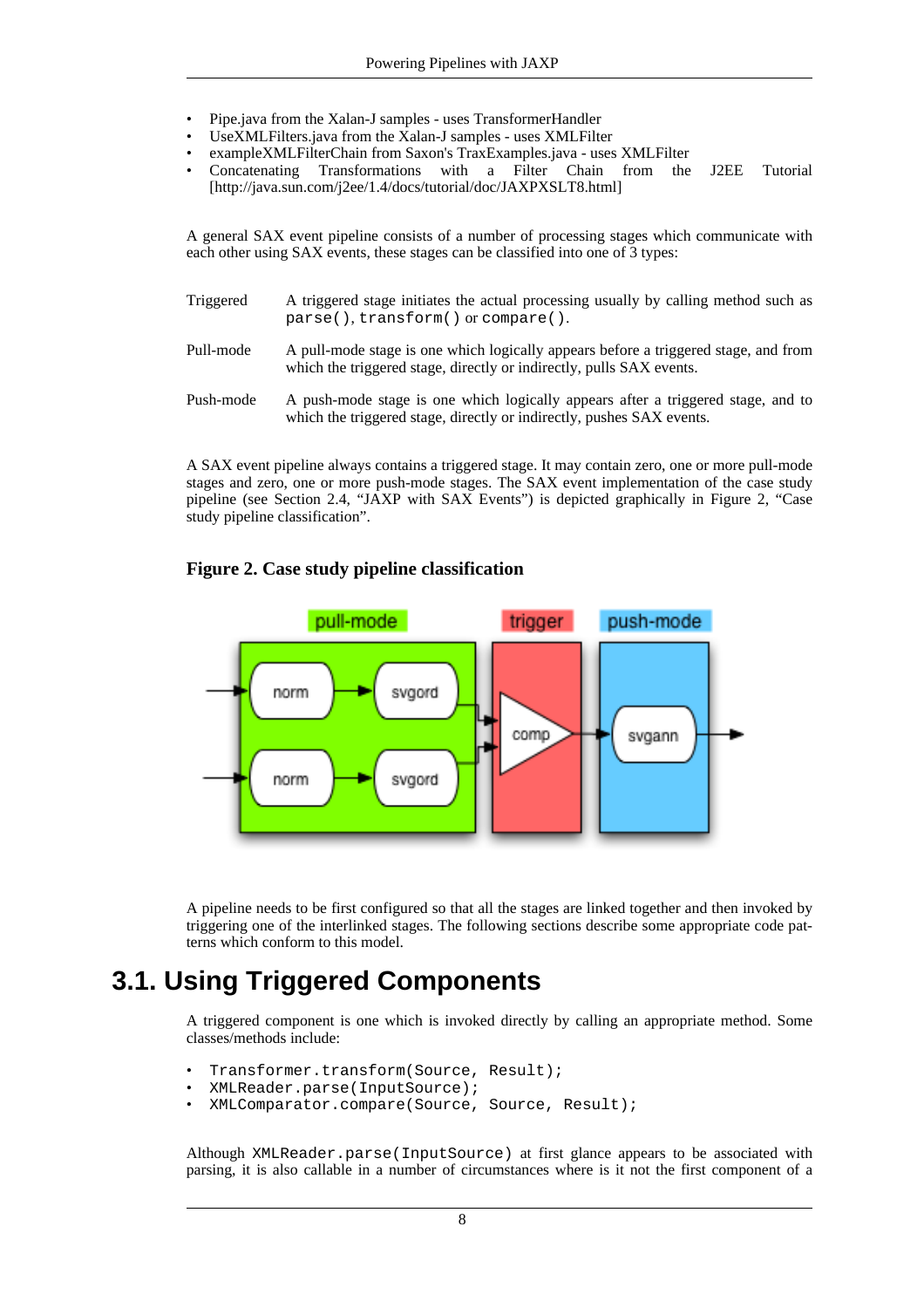pipeline. This is because a number of JAXP classes such as XMLFilter extend the XMLReader class. The Xalan-J UseXMLFilters sample program uses a pipeline in this manner. Three of the components used in the pipeline are XMLFilters. The last filter in the chain is triggered by calling its parse method. The argument to the parse method is an InputSource which describes the input supplied to the start of the pipeline. The triggered component is linked to the previous pull-mode stages using the setParent() method. For example, consider the case where the third and final XMLFilter in a pipeline triggers the processing:

```
xmlFilter3.setParent(xmlFilter2);
...
xmlFilter3.parse(new InputSource("f1.xml"));
```
An alternative but similar pipeline could have been constructed using the Transformer class. In this case the invoked method is transform() and the pipeline construction is achieved using a SAXSource argument to the transform method. The SAXSource specifies both the pull-mode filter which sends the input SAX events and also the input supplied to the start of the pipeline, for example:

```
XMLFilter stage2= ...;
Transformer stage3= stf.newTransformer("foo3.xsl");
stage3.transform(new SAXSource(stage2, new InputSource("foo.xml")),
                 new StreamResult(System.out));
```
<span id="page-8-0"></span>This style of configuring a three stage filter chain has the benefit of using standard JAXP Stream-Result class, whereas the Xalan-J sample code, using a chain of XMLFilters, needs a ContentHandler. As such a serializer is not available as part of JAXP, the implementation-specific, Apache XML serializer is needed to convert the SAX events produced by the final stage into a file.

### **3.2. Pull-Mode Components**

A pull-mode component is one which provides SAX events to a triggered component. It does this by implementing or extending the XMLReader interface and providing suitable implementation methods. An upstream pull-mode or a triggered pipeline stage would then use perhaps a setParent() method or SAXSource constructor on an object which implements or encapsulates the XMLReader class.

A pull-mode component may be an take a number of forms depending upon how it produces the SAX events which it supplies on its output, for example:

- A SAXParser reads a textual XML input stream parses, and optionally validates and augments, the input and supplies SAX events.
- An XMLFilter, or rather an implementation of this interface, receives an input SAX event stream and filters/modifies this stream to produce the output SAX event stream. The upstream source of SAX events is specified using the XMLFilter.setParent(XMLReader) method. The use of the XMLReader argument type as a source of SAX events is consistent and completes the orthogonality of the filter.
- The DeltaXML XMLSynchronizerFilter is similar to the JAXP standard XMLFilter in that it produces a stream of SAX events as output. However rather than take a single stream of SAX events as input, it takes 3 streams of SAX events and synchronizes them together to produce the single output. Instead of providing a setParent(XMLReader) method, it provides the following methods:
	- setBaseParent(XMLReader)
	- setEdit1Parent(XMLReader)
	- setEdit2Parent(XMLReader)

### <span id="page-8-1"></span>**3.3. Push-Mode Components**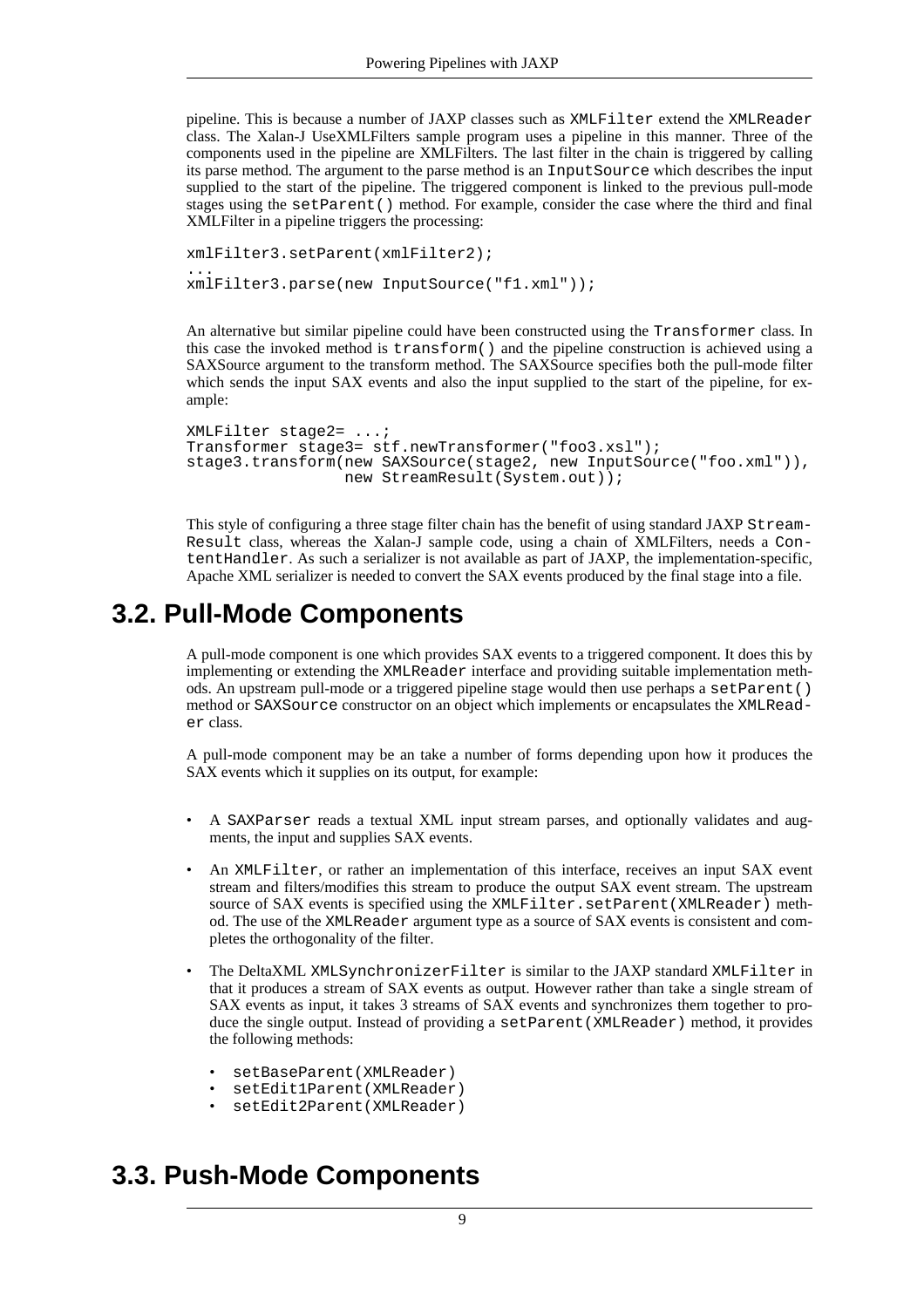These components implement the ContentHandler interface in order to be integrated in SAX event pipelines. In order to integrate a push-mode component with a triggered pipeline stage the ContentHandler is passed directly, or indirectly, to a suitable method or class. In the following example, the triggered stage (reader) is linked to a push-mode TransformerHandler (push1) through the setContentHandler() method prior to triggering the pipeline with the parse() method.

```
XMLreader reader= ...;
SAXTransformerFactory stf= ...;
TransformerHandler push1=
   stf.newTransformerHandler(new StreamSource("push1.xsl"));
reader.setContentHandler(push1);
reader.parse(new InputSource("f1.xml"));
```
Another technique to link a push-mode pipeline is through the use of the SAXResult constructor which takes a ContentHandler argument. The following example demonstrates this integration:

```
SAXTransformerFactory stf= ...;
Transformer stage2; // triggered stage
TransformerHandler stage3; // push stage
stage2= stf.newTransformer(new StreamSource("stage2.xsl"));
stage3= stf.newTransformerHandler(new StreamSource("stage3.xsl"));
stage3.setResult(new StreamResult("f2.xml"));
stage2.transform(new SAXSource(...),
                 new SAXResult(stage3));
```
The example above also shows how the output push-mode can generate its output. The setResult() method is used with the JAXP TransformerHandler. Note that some "end-mode" components such as the XMLSerializer do not support this method.

#### **Note**

<span id="page-9-0"></span>We believe the Transformer.transform() method, with its use of the abstract Source and Result argument classes, to be more flexible than XMLFilter and its associated methods, as well as being easier to understand.

### **3.4. A Complete Example**

The following code demonstrates how some of the above techniques can be used to construct a general five stage pipeline, as depicted in [Figure 3, "A five stage pull-trigger-push pipeline".](#page-9-1) This pipe consists of two pull-mode filters, a triggered filter and then two push-mode filters:

```
SAXTransformerFactory stf= ...;
XMLFilter stage1, stage2;
Transformer stage3;
TransformerHandler stage4, stage5;
stage1= stf.newXMLFilter(new StreamSource("stage1.xsl"));
stage2= stf.newXMLFilter(new StreamSource("stage2.xsl"));
stage3= stf.newTransformer(new StreamSource("stage3.xsl"));
stage4= stf.newTransformerHandler(new StreamSource("stage4.xsl"));
stage5= stf.newTransformerHandler(new StreamSource("stage5.xsl"));
stage2.setParent(stage1);
stage4.setResult(new SAXResult(stage5));
stage5.setResult(new StreamResult("f2.xml"));
stage3.transform(new SAXSource(stage2, new InputSource("f1.xml")),
                 new SAXResult(stage4));
```
<span id="page-9-1"></span>**Figure 3. A five stage pull-trigger-push pipeline**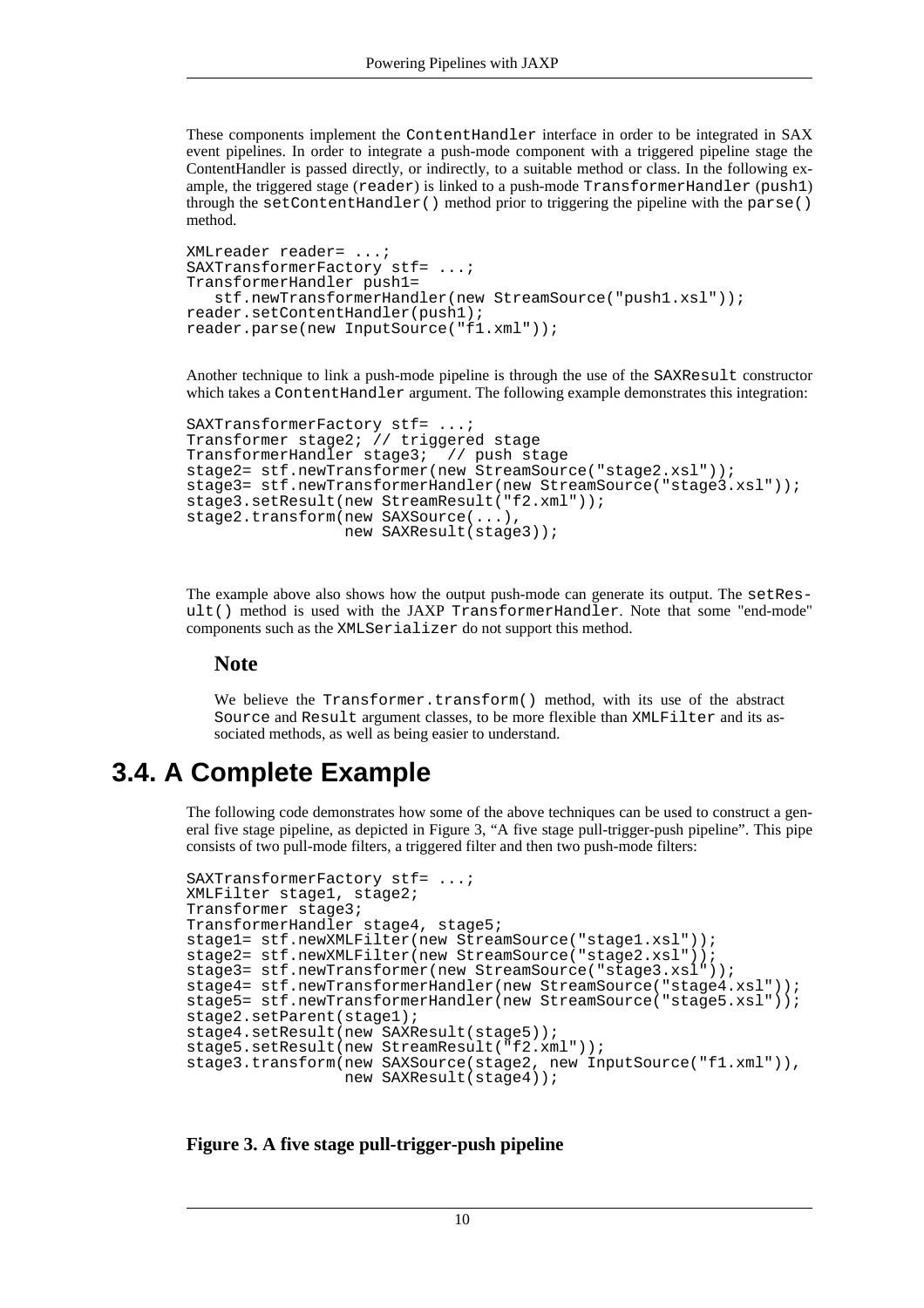

## **3.5. Implementation Summary**

<span id="page-10-0"></span>A number of JAXP and JAXP-compatible components have been classified according to our model and are summarized in [Table 1, "Pipeline component classification"](#page-10-3).

| component                           | triggering methods           | pull-mode class                                | push-mode class             |
|-------------------------------------|------------------------------|------------------------------------------------|-----------------------------|
| SAX/Java                            | XMLReader.parse()            | XMLFilter <sup>a</sup>                         | not available               |
| <b>XSLT</b>                         | Trans-<br>former.transform() | XMLFilter <sup>b</sup>                         | <b>TransformerHandler</b>   |
| DeltaXML Core                       | XMLComparat-<br>or.compare() | XMLComparatorFilter <sup>c</sup> not available |                             |
| DeltaXML Sync                       | Synchronizer.sync()          | XMLSynchronizerFil-<br>ter <sup>d</sup>        | not available               |
| Apache XML Serializer not available |                              | not available                                  | ContentHandler <sup>e</sup> |
| <b>STX</b>                          | Trans-<br>former.transform() | <b>XMLFilter</b>                               | <b>TransformerHandler</b>   |
| <b>XInclude</b>                     | XIncludeFilter.parse()       | <b>XIncludeFilter</b>                          | not available               |

#### <span id="page-10-3"></span>**Table 1. Pipeline component classification**

a<br>bcreated with: SAXTransformerFactory.newXMLFilter()<br>created with: SAXTransformerFactory.newXMLFilter()

<span id="page-10-1"></span>

construction for release in the DeltaXML Core API v3.0<br>Cplanned for release in the DeltaXML Core API v3.0<br>dereated with: SynchronizerFactory.newSynchronizerFilter() ertated with: Sprofit character as Content Handler()

## **4. Issues in Pipeline Construction**

## **4.1. Controlling Parsing**

<span id="page-10-2"></span>It is possible to create pipelines without creating a parser component. For example, the following two code fragments do not explicitly create a parser:

```
Transformer t= ...;
t.transform(new StreamSource("f.xml"), ...);
SAXTransformerFactory stf= ...;
Transformer t= ...;
XMLFilter filter= stf.newXMLFilter(new StreamSource("filter.xsl"));
t.transform(new SAXSource(filter, new InputSource("f.xml")),
                ...);
```
In the case of a StreamSource input, the transformer is told to process the input stream, it typically does this using a SAX parser. Similarly if a *"parent-less filter"* (one which has not called set-Parent ()) is being used then that filter will use an implementation default SAX Parser. However, in certain circumstances you may wish to have more control, for example: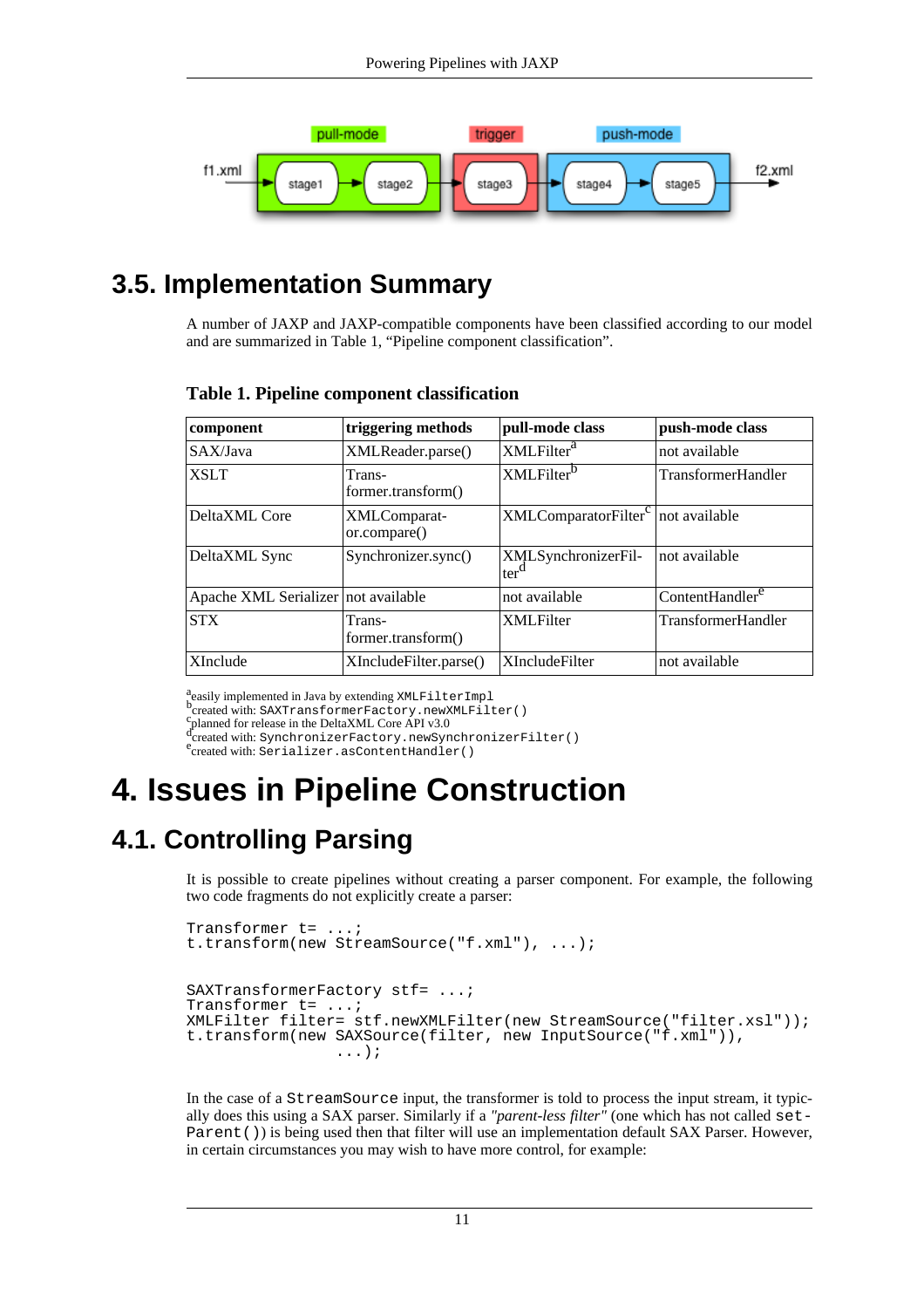- You may wish to use features only available in a specific parser, for example schema validation in Xerces-J.
- You may wish to control certain Features or Properties of the parser, for example options to control InfoSet augmentation.

In these cases it is simplest to explicitly create a parser object and use it at the start of the pipeline. For example:

```
System.setProperty("javax.xml.parsers.SAXParserFactory",
                    "org.apache.xerces.jaxp.SAXParserFactoryImpl");
SAXParserFactory spf= SAXParserFactory.newInstance();
Transformer t= ...;
spf.setValidating(true);
spf.setFeature("http://apache.org/xml/.../schema/augment-psvi",
               false);
XMLReader reader= spf.newSAXParser().getXMLReader();
XMLFilter filter= stf.newXMLFilter(new StreamSource("filter.xsl"));
filter.setParent(reader);
t.transform(new SAXSource(filter, new InputSource("f.xml")),
            new StreamResult(...));
```
### **4.2. Programmatic Output Control**

<span id="page-11-0"></span>Some pipeline configurations make it difficult to control aspects of the output including formatting issues such as indentation and also any desired DOCTYPEs. In pipelines such as Saxon's exampleXMLFilterChain which consist entirely of XMLFilter components it can be difficult to control formatting programmatically. It is possible to *hardwire* formatting information in the last filter of such pipelines by editing the <xsl:output .../> statement in the associated script. However, to control formatting programmatically requires access to the underlying transformer of the last pipeline component. This is the case if the last component is a Transformer or TransformerHandler, for example:

```
TransformerHandler h= ...;
h.getTransformer().setOutputProperty(OutputKeys.INDENT, "yes");
h.getTransformer().setOutputProperty(OutputKeys.DOCTYPE_PUBLIC,
                    "-//W3C/DTD XHTML 1.0 Strict//EN");
```
Note that a similar mechanism is not available if an XMLFilter is being used.

Some suggestions/guidelines for programmatic output control follow:

- Avoid using XMLFilters as the last pipeline element, as they do not provide access to the underlying Transformer.
- If a component does not provide control over output formatting consider adding an identity transform (a newTransformer call without specifying a stylesheet: TransformerFactory.newTransformer()) which can then have its output properties set programmatically.
- <span id="page-11-1"></span>• If using an XMLFilter with Saxon 7 or later it can be cast to the net.sf.saxon.Filter class which provides access to the underlying Transformer.

### **4.3. DOCTYPE Preservation**

One common query when using XSLT based processing pipelines is, "where has my DOCTYPE gone?". The usual answer to this question is that the XSLT processing model has no knowledge of the input DOCTYPE or DTD, but that the output DOCTYPE information can be configured using <xsl:output doctype-system="..." in the final stage of any pipeline. Alternatively it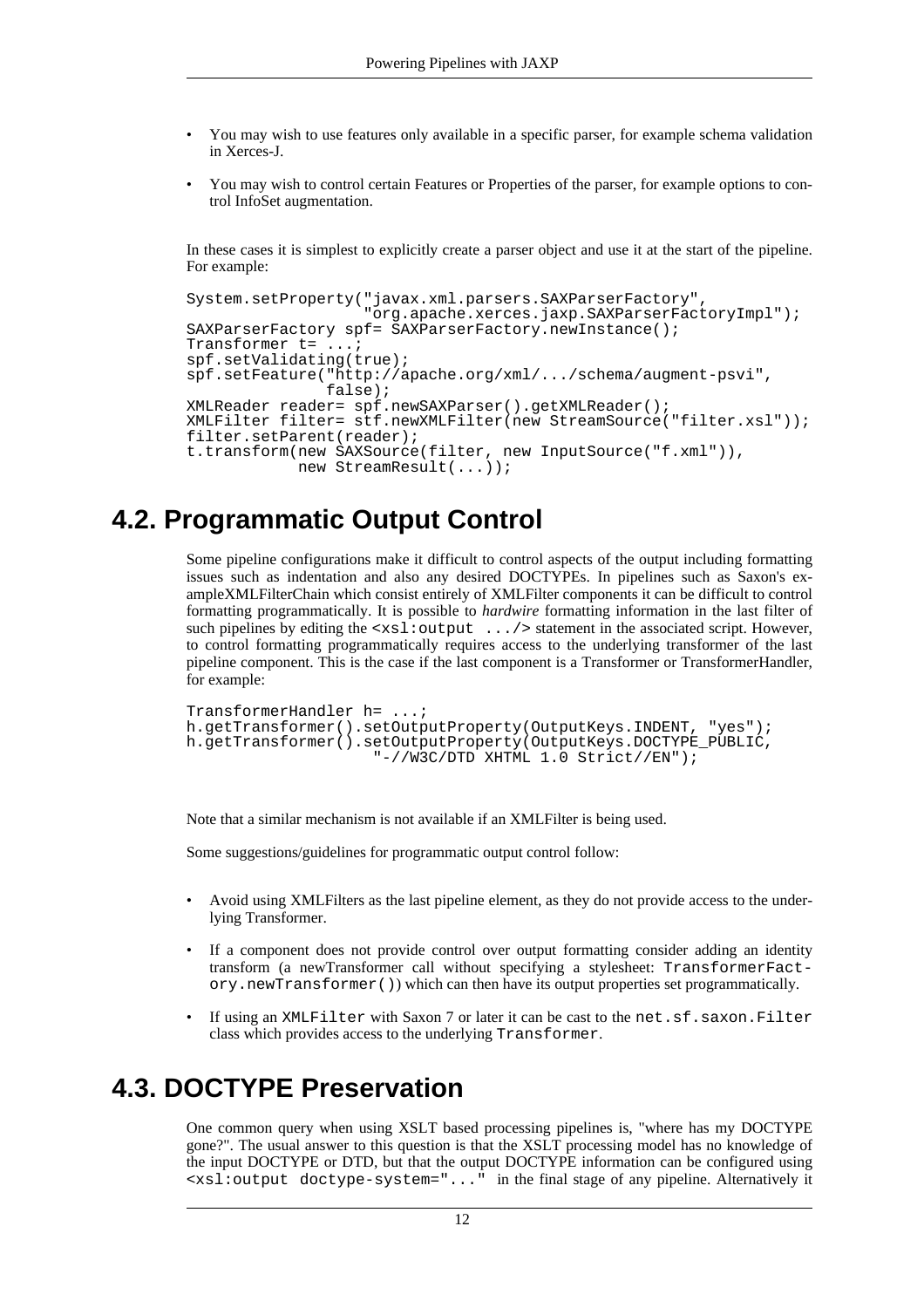could be controlled programmatically as demonstrated in the previous section.

A more complex requirement is to determine and preserve the input DOCTYPE. We have met two situations where the simple "specification in the output approach" is not powerful enough:

- On the input data the DOCTYPE's system id is a URI is to a relative file, for example: "../format.dtd", in the output file the URI cannot be resolved into an absolute URI and needs to be preserved as a valid relative URI.
- The pipeline is designed for a number of related vocabularies. For example a generic XHTML pipeline could process *Strict*, *Transitional* and *FrameSet* data as specified in the input DOC-TYPE declaration. The output DOCTYPE should contain the correct DOCTYPE, as per the input.

One potential solution is to combine the techniques addressed in the previous sections. Using an explicit parser component with a SAX EntityResolver, or if available, LexicalHandler, the input DOCTYPE can be determined and stored in a Java field. This could then be used to programmatically configure the output DOCTYPE using the setOutputProperty() method. There is one problem here: the input DOCTYPE is only determined through the EntityResolver or LexicalHandler when the transform() or parse() triggering method is invoked for the pipeline; while the output DOCTYPE needs to be configured prior to calling this method. We can suggest two alternative approaches, neither of them ideal, to solving this issue:

- For the input file use the SAX parser to parse (or "preparse") the input solely in order to determine the input DOCTYPE information. Then use a more complete pipeline to do the normal processing and reinstate the DOCTYPE information at the output stage.
- On the input stage of the pipeline convert the DOCTYPE information into some suitable form of markup which can then flow through the pipeline and be converted back into a DOCTYPE at the end. Unfortunately it is not possible to do this operation with XSLT as the DOCTYPE information is not available in the XSLT/XPath input tree. Using Java code for SAX Filters and Serializers may provide an alternative.

<span id="page-12-0"></span>Given these problems with DOCTYPEs and pipelines; using one of the new schema languages may provide a more attractive solution since they allow us to avoid the use of DOCTYPEs completely.

### **4.4. Parameterized XSLT Filters**

Parameterized XSLT filters allow a user to control various aspects of the operation of the filter, generally aiding modularization and reusability. Parameters are set through the Transformer object and its setParameter() method. As discussed in S[ection 4.2, "Programmatic Output Control"](#page-11-0) access to the Transformer object is not directly available in an XMLFilter. This limitation is more of a concern for parameterization than it is for output property control as substituting an XML-Filter with a Transformer or TransformerHandler may be less convenient in the general case, than it is for output control on the final stage of a pipeline.

### **4.5. Java Push-Mode**

<span id="page-12-1"></span>The XMLFilterImpl class which is available only in pull-mode, allows easy development of Javabased filters. As shown in S[ection 2.5, "Optimized SAX Event Pipelines"](#page-6-0) this provides a default class whose default action is to copy events from input to output. Java extension is then used to customize this behaviour. Such an extensible class is currently missing for creating the corresponding push-mode Java components, although this can be tackled in a number of ways.

### **4.6. Error Handling**

<span id="page-12-2"></span>There is always a temptation in programming to "leave the error handling until later". When using JAXP this can provide a few surprises. Although the JAXP API does provide user controllable error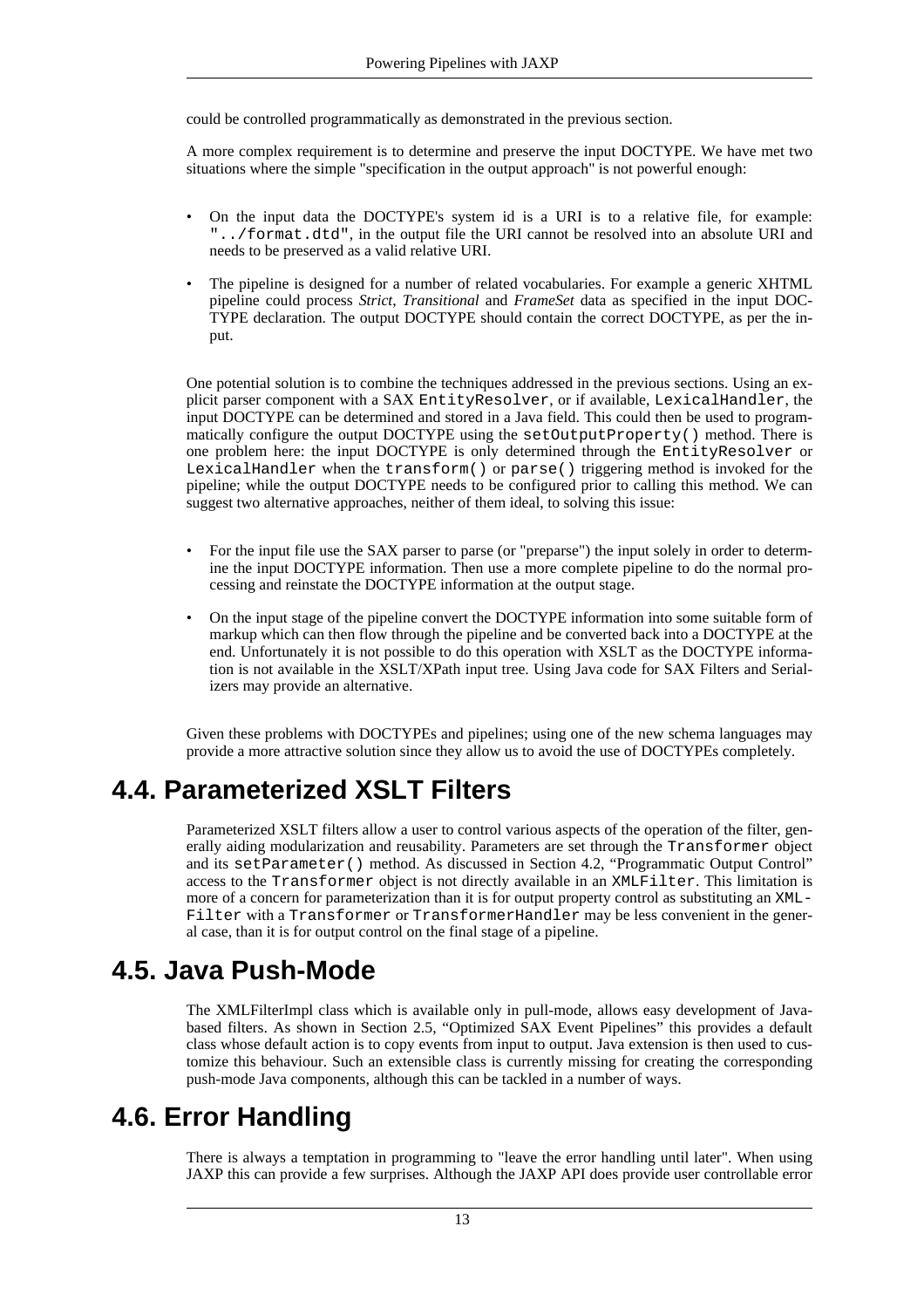handling<sup>6</sup>, the default settings can catch programmers unawares. Many Java programmers have developed an "if it doesn't throw an exception it must be working" mind-set. Unfortunately, JAXP will report errors to System.err if the user does not register their own custom ErrorListener. In some development environments such error messages are difficult to distinguish from other messages. In some runtime environments such as servlet containers or application servers System.err messages may go unnoticed in log files for long periods. While we appreciate that the ErrorListener architecture is powerful and allows application programmers to implement systems which report multiple, recoverable error messages in a similar manner to that of a compiler, we are dubious about the default of reporting errors to System.err. We would encourage developers to "program defensively" and perhaps instantiate a *rethrowing* ErrorListener until it is decided to handle errors differently. A rethrowing ErrorListener follows the following code pattern:

```
class RethrowingListener implements ErrorListener {
  public void error(TransformerException e)
    throws TransformerException {
      throw e;
  }
 public void warning ...
  public void fatalError ...
}
...
Transformer t;
t.setErrorListener(new RethrowingListener());
```
<span id="page-13-0"></span>A similar pattern can be applied to the SAX ErrorHandler interface.

### **4.7. JAXP Implementation Selection**

The JAXP API allows pluggability with different implementations of Parsers and Transformers being controlled at runtime. The precise mechanism used is described in the factory newInstance() methods, for example: TransformerFactory.newInstance() and SAX-ParserFactory.newInstance(). This ordered lookup mechanism often goes unnoticed or unappreciated by Java programmers. "I've added saxon.jar to my classpath and now I'm using SAX-ON for my XSLT transforms, ... must be a classpath thing", not realizing that adding saxon.  $jar$ *also* effectively sets the factory configuration property using the services API mechanism. In order to completely and effectively control the use of the implementation class programmers need to:

- Ensure that the implementation class is available to the appropriate classloader through the classpath or other mechanisms such as a servlets WEB\_INF/lib subdirectory.
- Use a suitable configuration mechanism to set the Factory class property as documented by newInstance()
- If trying to override an implementation class used in the JDK (for example the old/buggy Xalan-J implementations used in J2SE 1.4.0 and 1.4.1), use the Java Endorsed Standards Override mechanism (as documented in J2SE).

While it is generally possible to change the runtime implementations, there are some circumstances which test the pluggability mechanisms to the extreme. For example, when exploiting the reusable component model suggested in this paper a user may find that different XSLT-based off-the-shelf filters use different processor-specific extensions. Controlling the appropriate JAXP property it is possible to instantiate two such components in the same pipeline, for example:

```
System.setProperty("javax.xml.transform.TransformerFactory",
                   "net.sf.saxon.TransformerFactoryImpl");
SAXTransformerFactory saxonSTF=
  (SAXTransformerFactory) TransformerFactory.newInstance();
TransformerHandler stage2= saxonSTF.newTransformerHandler(...);
...
System.setProperty("javax.xml.transform.TransformerFactory",
          "org.apache.xalan.processor.TransformerFactoryImpl");
SAXTransformerFactory xalanSTF=
  (SAXTransformerFactory) TransformerFactory.newInstance();
```
<sup>6</sup>We have some criticisms of JAXP error handling which we may address in the paper presentation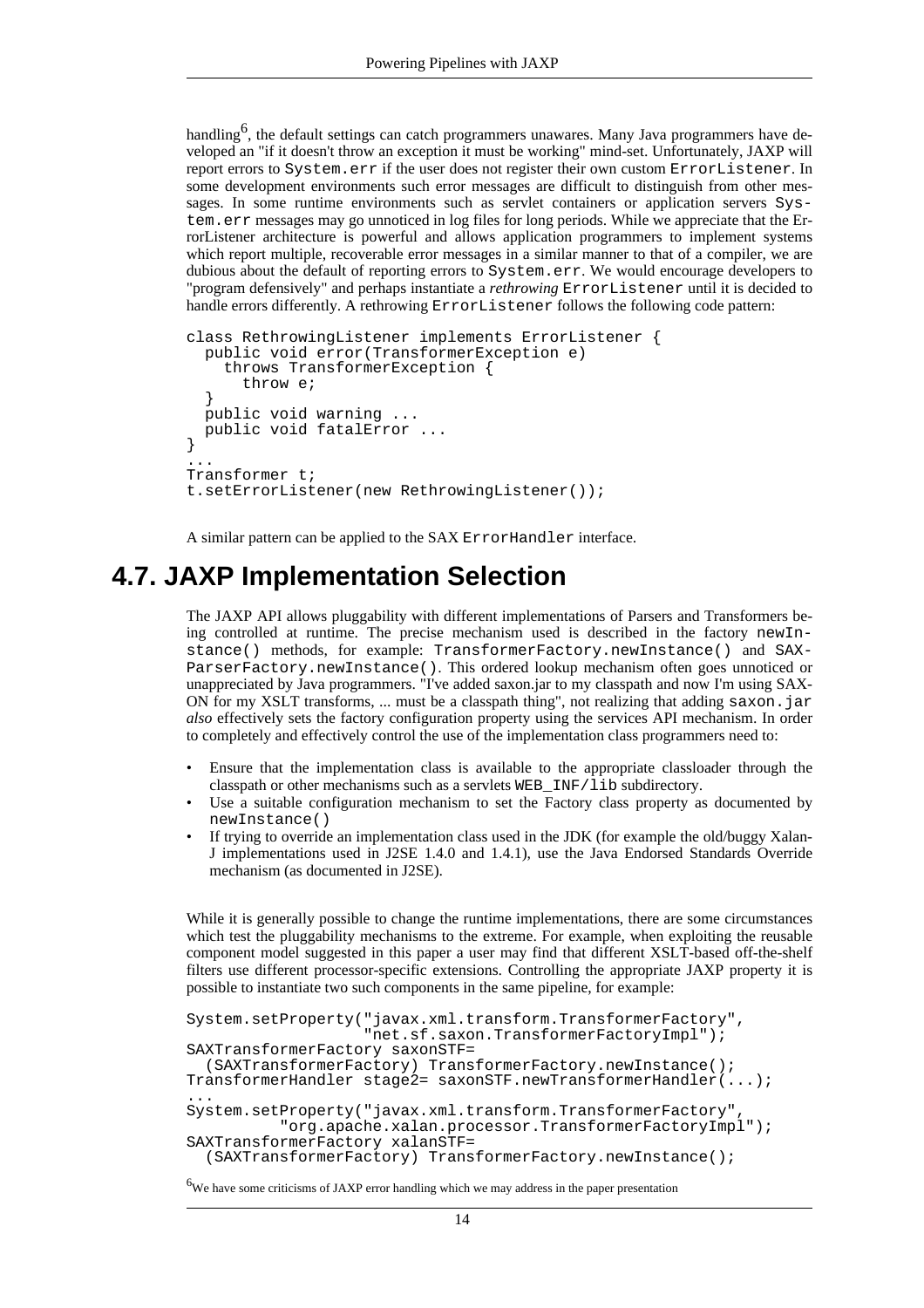```
TransformerHandler stage3= xalanSTF.newTransformerHandler(...);
...
```
The use of System.setProperty() in the example above is the only way different filter Transformer implementations may be used in the same pipeline. However, since it is the highest priority method in the factory implementation lookup order, some caution needs to be exercised. In particular, consideration needs to be given to the ClassLoader environment in which the change is made. For example, when running in a Servlet container, changing the XSLT processor used in one pipeline of a servlet may have unforeseen consequences on any other servlets in that WebApp.

## <span id="page-14-0"></span>**5. Future Developments**

### **5.1. JAXP 1.3**

<span id="page-14-1"></span>JAXP 1.3 is scheduled for inclusion in the next major J2SE release. Some small changes have been made to the existing JAXP 1.2 API. More significant developments include changes to the underlying implementation technologies in the J2SE implementations supplied by Sun and the incorporation of new technologies such as DOM Level 3 and Validators.

The changes to the implementation technologies include switching the SAX parser from Crimson to Xerces and and changing the XSLT processor from the interpreted Xalan-J to XSLTC. Some initial testing has shown that this change is likely to affect the error detection and reporting behaviour.

A new feature which can be used in SAX event pipelines is the Validator class. This consumes a Source object and optionally produces a Result, with possible InfoSet augmentation. In previous versions of JAXP it was only possible to validate using a parser, typically at the start of a pipeline. This new facility will allow validators to be used at various stages of a pipeline, for example, after a filter as a check of its output validity.

Other new features, not directly related to SAX event pipelining, include:

- Support for XInclude
- XPath 1.0 expression evaluation
- <span id="page-14-2"></span>Support for DOM level 3

### **5.2. SXPIPE**

SXPIPE [\[SXPIPE\]](#page-16-8) is a proposal for a simple declarative pipeline language where a sequence of operations can be applied. It shares some similarity with an earlier W3C pipeline proposal [\[W3CPIPE\]](#page-16-9) [\[PIPE2\]](#page-16-10), but with a simplified syntax/model it appears easier to use, if not as flexible/general.

In its simplest form a sequence of operations can be performed and the output InfoSet of one stage is fed into the next one listed. However stages can also be labeled which can then be used as inputs for stages which do not follow in strict textual order. The specification currently describes six stages which must be supported by all implementations:

- Identity copies input to output
- Read loads a XML file/url and produces an InfoSet
- Transform XSLT transformation of an InfoSet
- Validate InfoSet validation and augmentation
- Write serializes its input
- XInclude performs XInclude processing/expansion

The following example shows a two stage transformation, plus auxiliary processing, pipeline:

```
<pipeline xmlns="http://sxpipe.dev.java.net/xmlns/sxpipe/">
  <stage process="http://sxpipe.dev.java.net/stages/XInclude"/>
```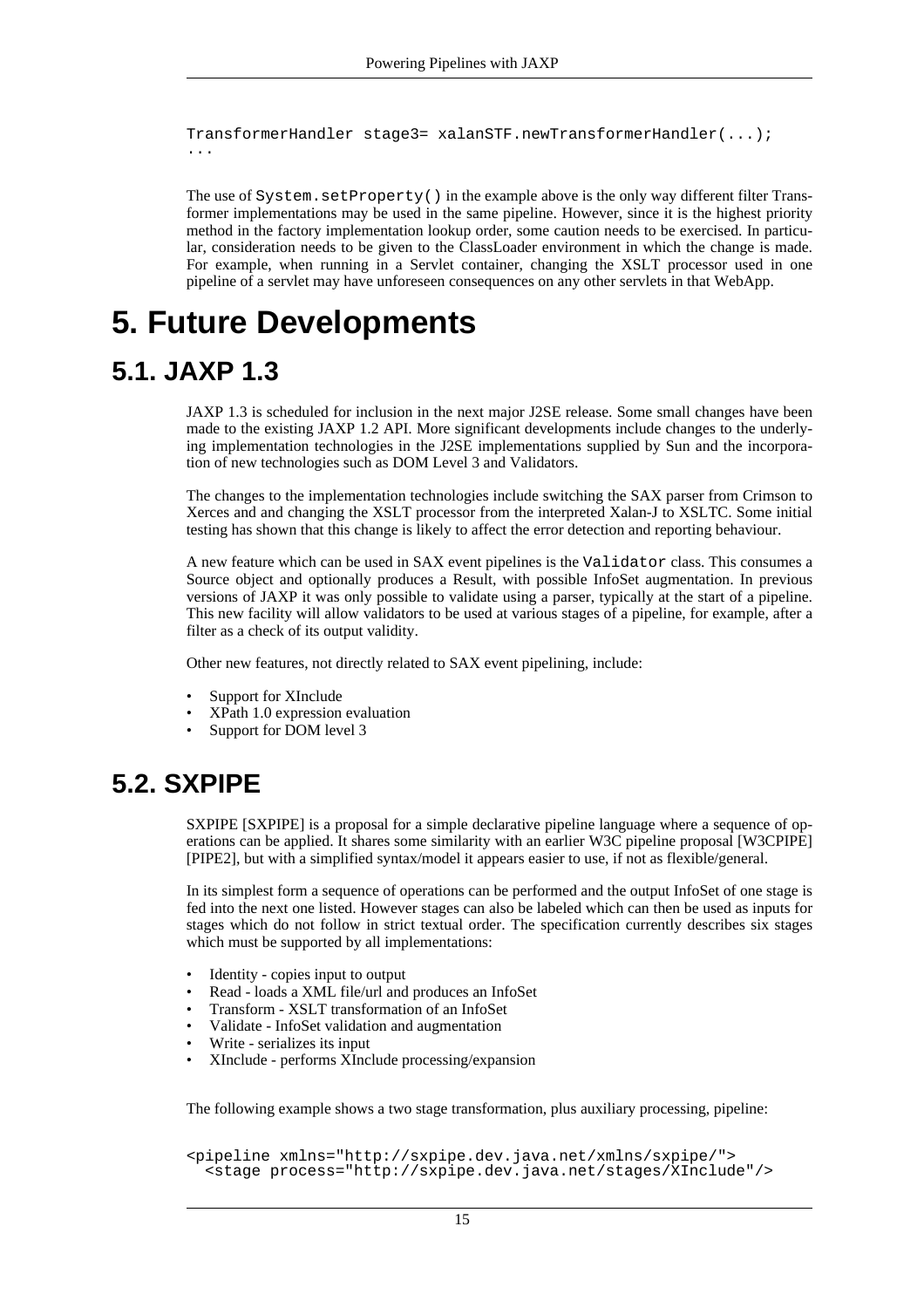```
<stage process="http://sxpipe.dev.java.net/stages/Validate"
        schema="schema.xsd"/>
  <stage process="http://sxpipe.dev.java.net/stages/Transform"
        stylesheet="stage1.xsl"/>
  <stage process="http://sxpipe.dev.java.net/stages/Transform"
        stylesheet="stage2.xsl"/>
  <stage process="http://sxpipe.dev.java.net/stages/Write"/>
</pipeline>
```
In this case the pipeline does not specify where its inputs are obtained or where the result, from the write stage, will go. The specification leaves these as being implementation defined. This, we feel, makes the language ideal for embedding in pipelined XML applications which are designed for easy extensibility/adaptability by their end users.

<span id="page-15-0"></span>Note that the specification does not define how the underlying pipeline should be implemented, only how it is declared. The reference Javadoc which accompanies the specification does suggest the use of W3C DOM used as the underlying implementation.

## **6. Conclusions**

The model presented in this paper presents an overview view of how to create SAX event based pipelines using JAXP. When viewed in conjunction with the more complete examples in the [DeltaXML pipelining tutoria](http://www.deltaxml.com/pipelines/)l [http://www.deltaxml.com/pipelines/], and also the paper presentation, we hope to have addressed some aspects we feel are missing from existing pipeline examples. These include the benefits of using TransformerHandlers over XMLFilters and the advantages of using methods which use the overloaded Source and Result classes as arguments.

We hope that the case study presented in this paper, demonstrates the benefits of the pipeline metaphor: developing or reusing simple communicating components whenever possible. We are persuaded of the benefits of this approach and have designed our software components to be easily integrated into JAXP based SAX event pipelines. Rather than add new features into our comparison and synchronization engines we would prefer to keep them both architecturally simple and easy of end-users to use. When we are asked to provide customized or enhanced capabilities, whenever practical, our first consideration is to see if we can do this with new pipeline components.

While simple, declarative styles of pipeline construction, such as SXPIPE, will meet the needs of a number of user communities, the full capabilities of JAXP should be available to "power users". However we also see the need for a more declarative style of pipeline construction and intend to follow the development of languages such as SXPIPE.

The authors would like to thank Martin Bryan, for complaining (with justification) that our existing JAXP sample code was hard to understand. This criticism lead to the development of a richer pipeline tutorial and this paper. DeltaXML customers, by asking support questions and posing problems, have also prompted the development of this paper; we hope that it is a useful resource both for them and the wider XML community.

# <span id="page-15-1"></span>**Bibliography**

- <span id="page-15-5"></span>[APSER] Apache XML Serializer, Available as part of Xalan-J, at: ht[tp://xml.apache.org/xalan-j/apidocs/org/apache/xml/serializer/package-summary.html](http://xml.apache.org/xalan-j/apidocs/org/apache/xml/serializer/package-summary.html)
- <span id="page-15-3"></span>[COCOON] *Cocoon: XML and web application development* Steven Noels, XML Europe 2004. Available at: [http://www.idealliance.org/papers/dx\\_xmle04/papers/02-06-01/02-06-01.html](http://www.idealliance.org/papers/dx_xmle04/papers/02-06-01/02-06-01.html)
- <span id="page-15-2"></span>[DOM] *Document Object Model (DOM) Level 2 Core Specification* W3C Recommendation, 13 November 2000. Available at:<http://www.w3.org/TR/DOM-Level-2-Core/>
- <span id="page-15-4"></span>[DXCORE] *Change Control for XML: Do It Right* Robin La Fontaine. XML Europe 2003. Available at: [http://www.deltaxml.com/pdf/deltaxml-xmleurope2003.pdf](#page-0-0)